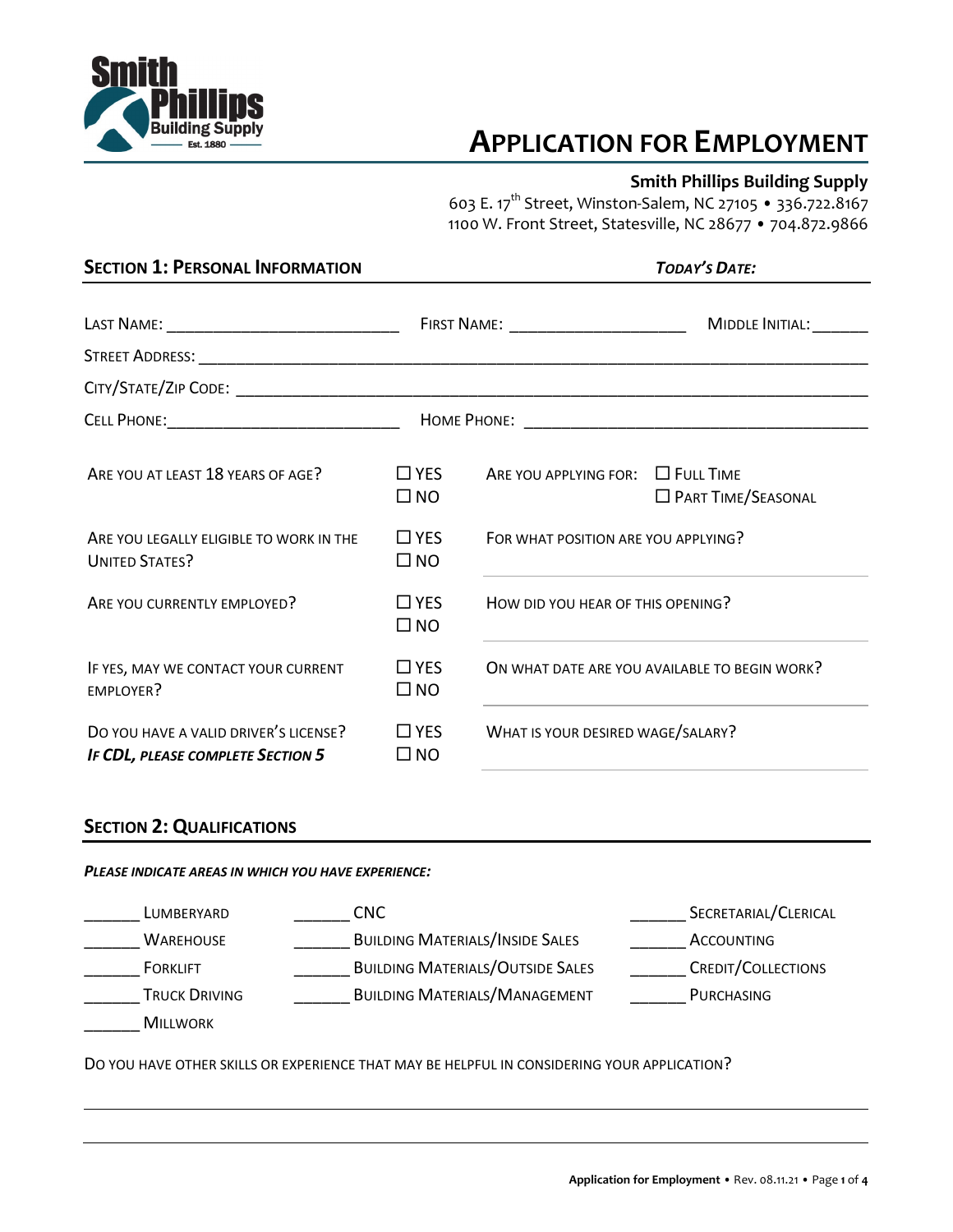## **SECTION 3: EDUCATION**

| <b>TYPE OF SCHOOL</b>    | <b>NAME OF SCHOOL</b> | # OF YEARS<br><b>COMPLETED</b> | <b>MAJOR/DEGREE</b> | DID YOU<br><b>GRADUATE?</b> |
|--------------------------|-----------------------|--------------------------------|---------------------|-----------------------------|
| <b>HIGH SCHOOL</b>       |                       |                                |                     |                             |
| OR EQUIVALENT $\Box$ GED |                       |                                |                     |                             |
| <b>TRADE SCHOOL</b>      |                       |                                |                     |                             |
| <b>COLLEGE</b>           |                       |                                |                     |                             |
| <b>GRADUATE SCHOOL</b>   |                       |                                |                     |                             |
| <b>OTHER</b>             |                       |                                |                     |                             |

# **SECTION 4: EMPLOYMENT HISTORY**

*PLEASE COMPLETE THIS SECTION BEGINNING WITH CURRENT OR MOST RECENT EMPLOYMENT. FOR CDL DRIVERS, THE DEPARTMENT OF TRANSPORTATION REQUIRES EMPLOYMENT INFORMATION FOR THE PAST TEN YEARS INCLUDING ANY MILITARY EXPERIENCE.*

| ARE YOU A VETERAN? □ YES<br>$\square$ NO | IF YES, WHAT BRANCH: |
|------------------------------------------|----------------------|
|                                          |                      |
|                                          |                      |
|                                          |                      |
|                                          |                      |
|                                          |                      |
|                                          |                      |
|                                          |                      |
|                                          |                      |
|                                          |                      |
|                                          |                      |
|                                          |                      |
|                                          |                      |
|                                          |                      |
|                                          |                      |
|                                          |                      |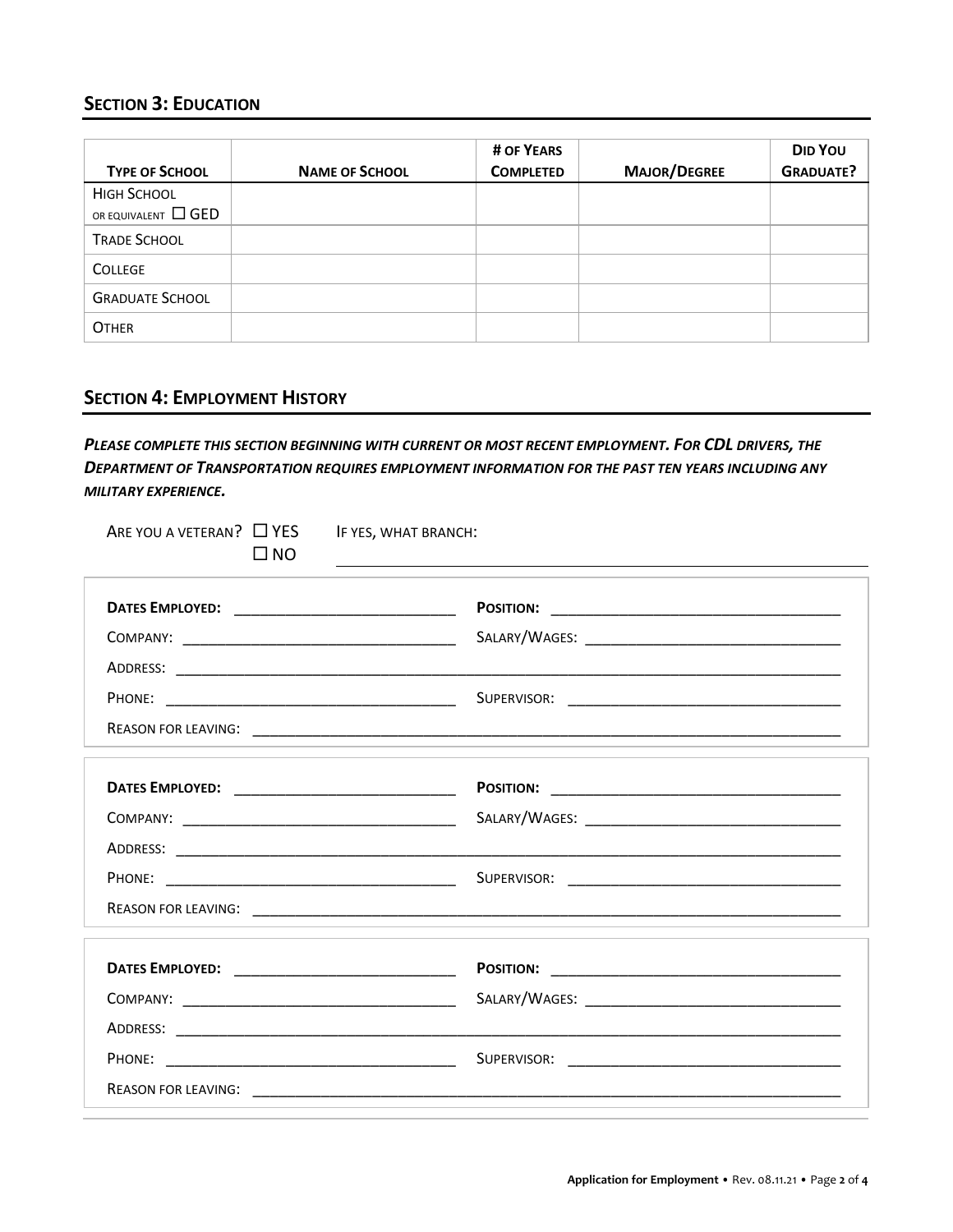**SECTION 4:** *EMPLOYMENT HISTORY CONT.*

| <b>SECTION 5: CDL DRIVER INFORMATION</b>                        | PLEASE COMPLETE THIS SECTION IF YOU HOLD A VALID CLASS A OR CLASS B CDL LICENSE.             |                            |
|-----------------------------------------------------------------|----------------------------------------------------------------------------------------------|----------------------------|
|                                                                 |                                                                                              |                            |
|                                                                 |                                                                                              |                            |
|                                                                 |                                                                                              |                            |
| ___________ STRAIGHT TRUCK __________________ TRACTOR & TRAILER |                                                                                              |                            |
|                                                                 |                                                                                              |                            |
| IN WHAT STATES HAVE YOU OPERATED DURING THE PAST FIVE YEARS?    |                                                                                              |                            |
| PLEASE INDICATE EQUIPMENT ON WHICH YOU HAVE EXPERIENCE:         | HAVE YOU HAD ANY ACCIDENTS, TRAFFIC VIOLATIONS OR LICENSE FORFEITURE IN THE PAST FIVE YEARS? | $\Box$ YES<br>$\square$ NO |
| <b>SECTION 6: ADDITIONAL INFORMATION</b>                        |                                                                                              |                            |